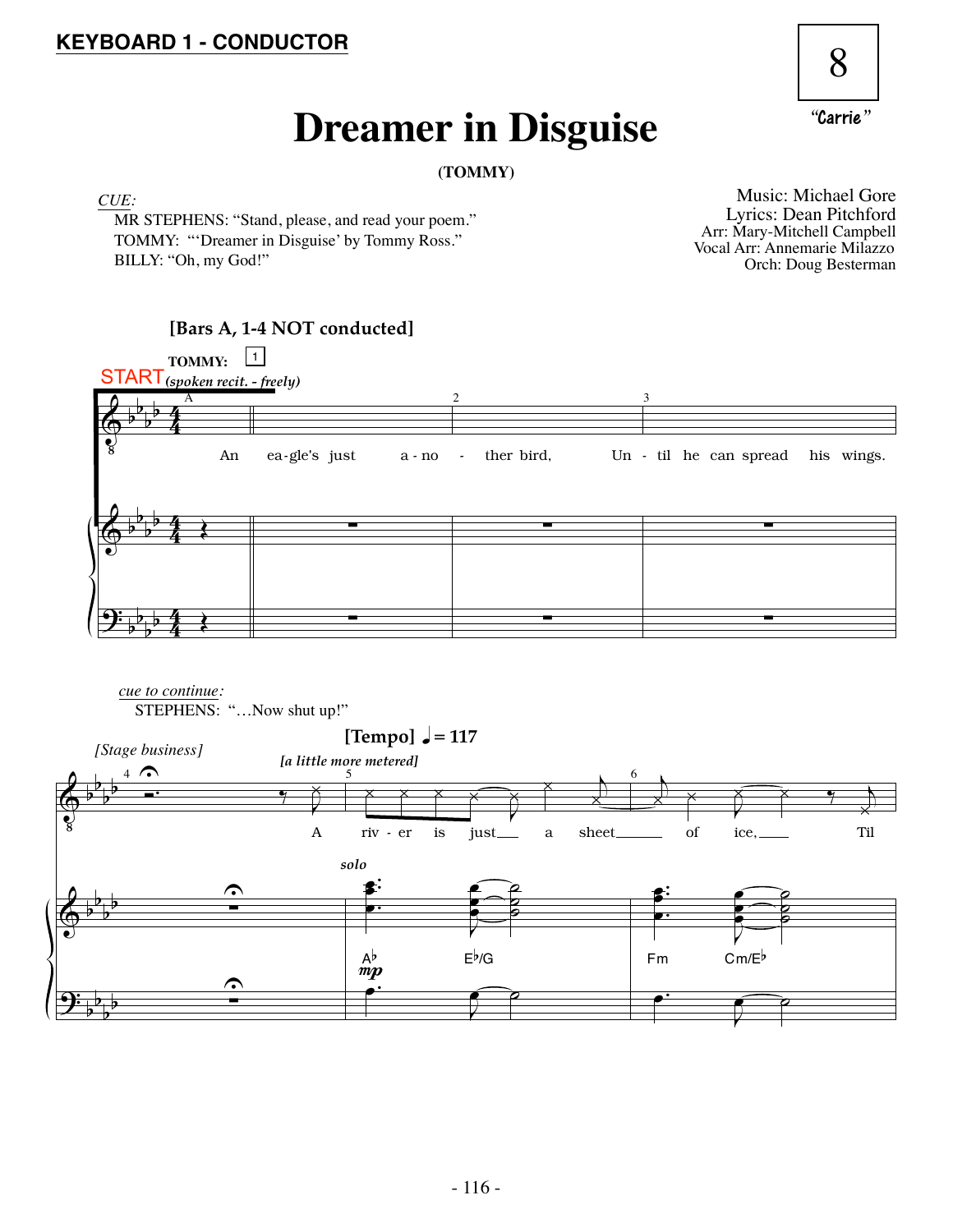Keyboard 1 - Conductor - 2 - Dreamer in Disguise

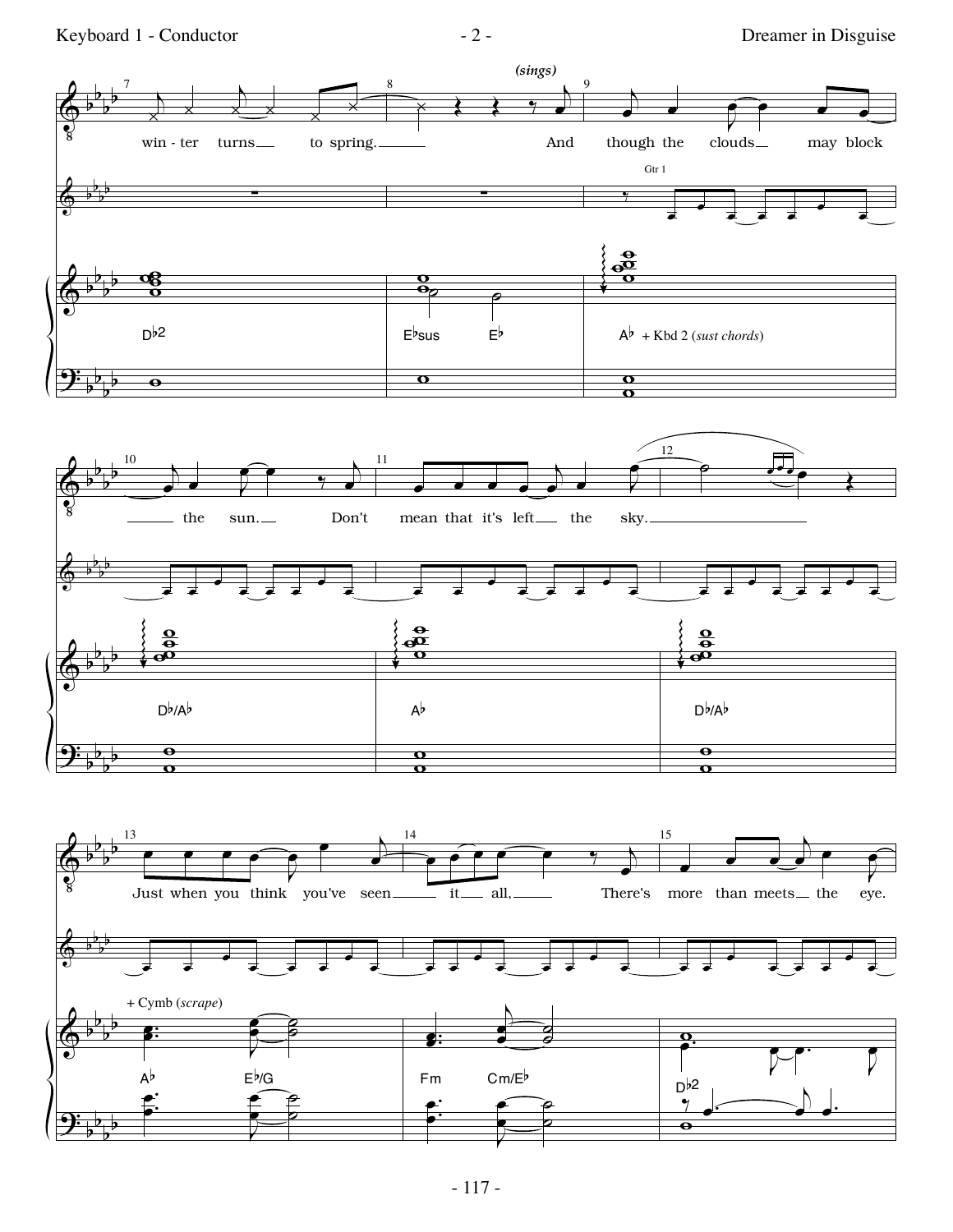Keyboard 1 - Conductor - 3 - Dreamer in Disguise

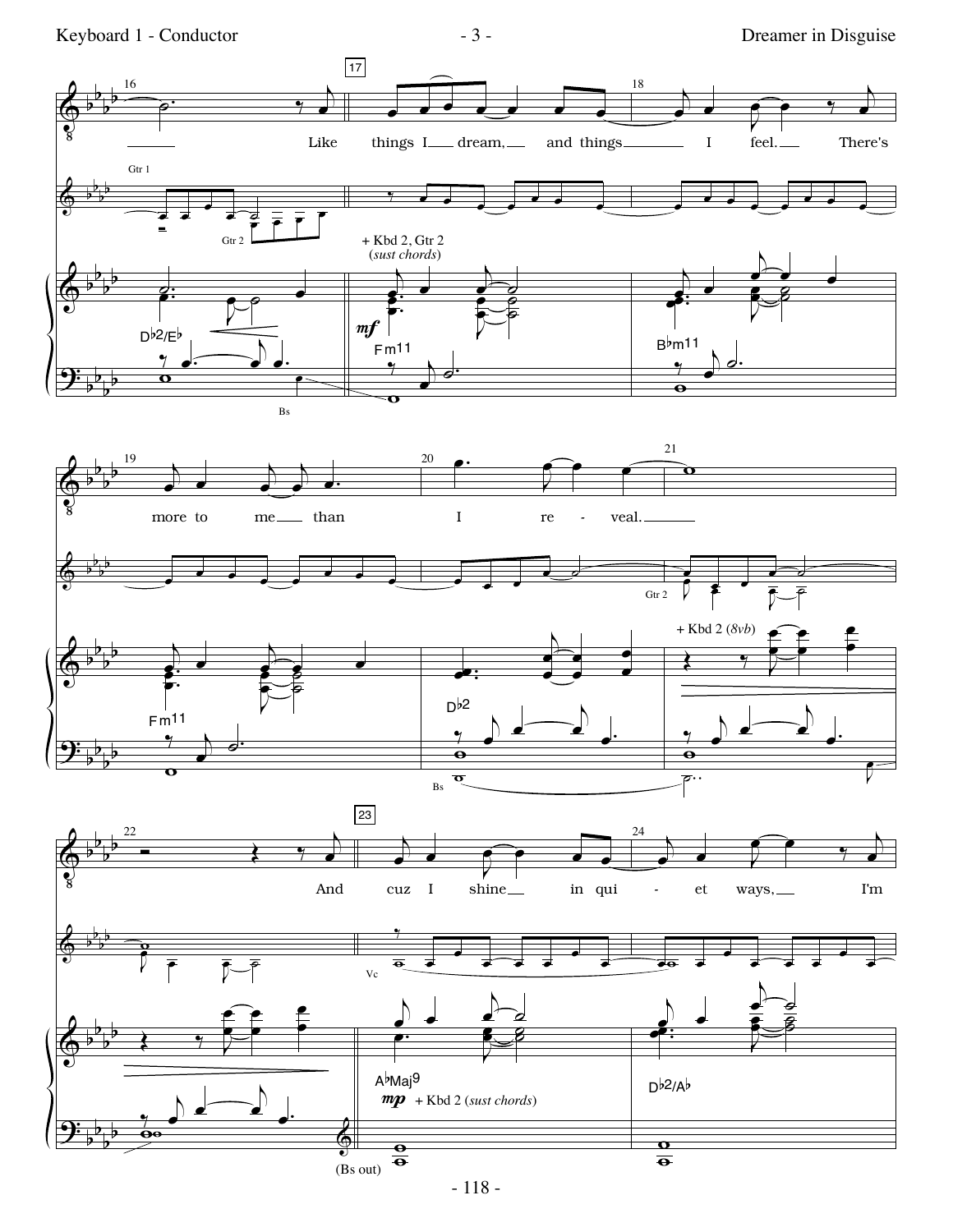Keyboard 1 - Conductor - 4 - Dreamer in Disguise